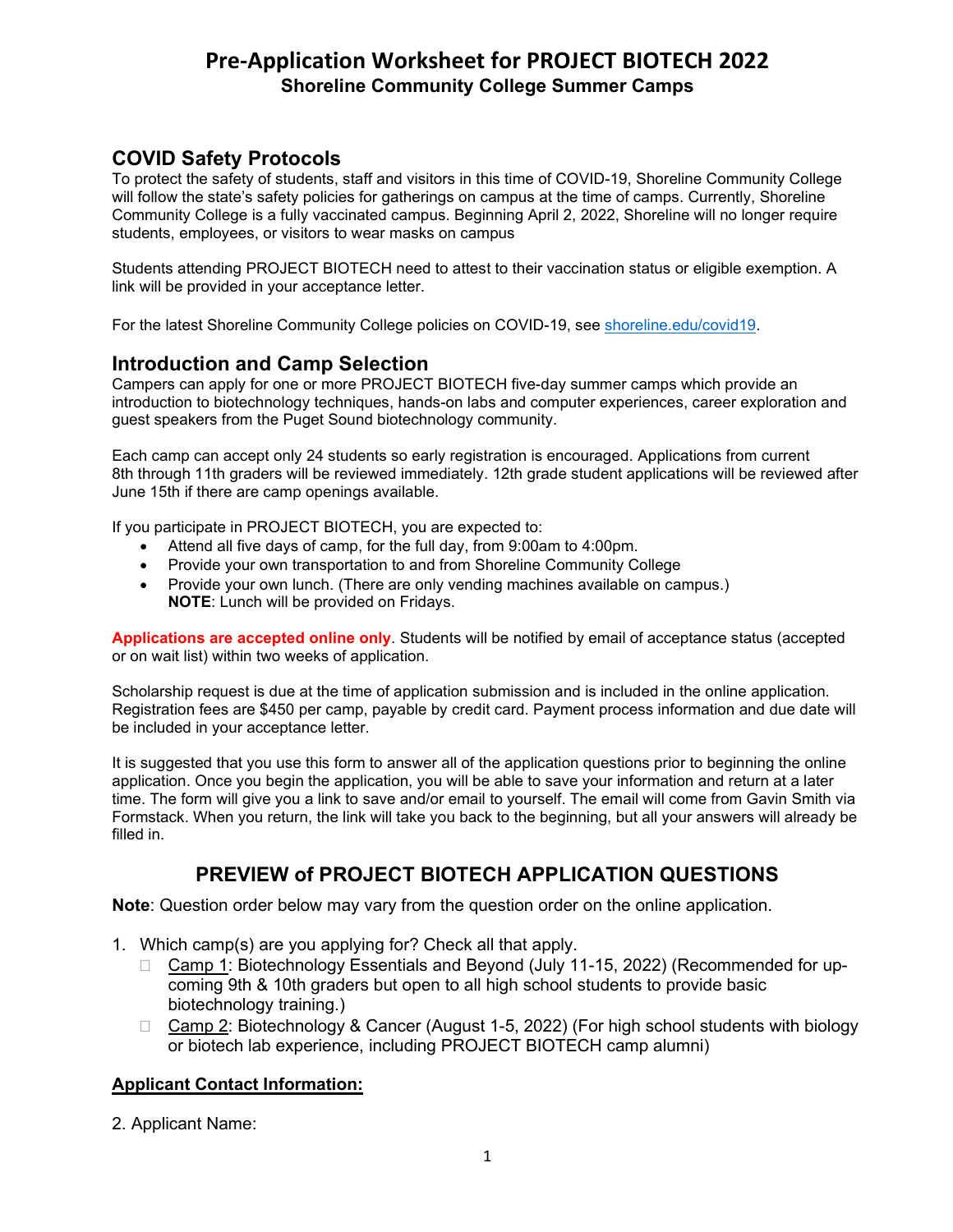First Name: Last Name: What would you like to be called (if different from your first name)?

- 3. Applicant date of birth (MM/DD/YYYY):
- 4. Gender: Male Female Other
- 5. Applicant's best contact phone number, including area code (xxx) xxx-xxxx:
- 6. Applicant's secondary contact phone number, including area code (xxx) xxx-xxxx:
- 7. Applicant's current mailing address:

Address: City/Town: State: Zip:

8. Applicant's email address:

### **PROJECT BIOTECH information and updates will be emailed to you and your parent/guardian. Please provide the email address (for you above AND your parent/guardian below) that should be used for sending camp information.**

- 9. Parent/Guardian First and Last Name:
- 10. Parent/Guardian Phone Number (xxx) xxx-xxxx:
- 11. Parent/Guardian Email address:
- 12. Applicant's emergency contact is the same as the parent/guardian information above: Yes
	- No
- 13. If not the same:

 Emergency Contact First and Last Name: Emergency Contact Phone Number, including area code (xxx) xxx-xxxx: Emergency Contact Email address:

#### **We'd like to know a little more about you and your science background, to assist our planning for the camp.**

--There are **NO** prerequisites for "Biotechnology Essentials and Beyond."

--"Biotechnology and Cancer" **DOES** require basic biotechnology laboratory skills, including micropipetting.

## **Educational Information**

14. Have you participated in a prior PROJECT BIOTECH camp and/or taken courses at Shoreline Community College?

- Yes
- No

15. Which of the following camps or courses will you have completed by July 16, 2022? Check all that apply.

 $\Box$  Previous PROJECT BIOTECH camp(s)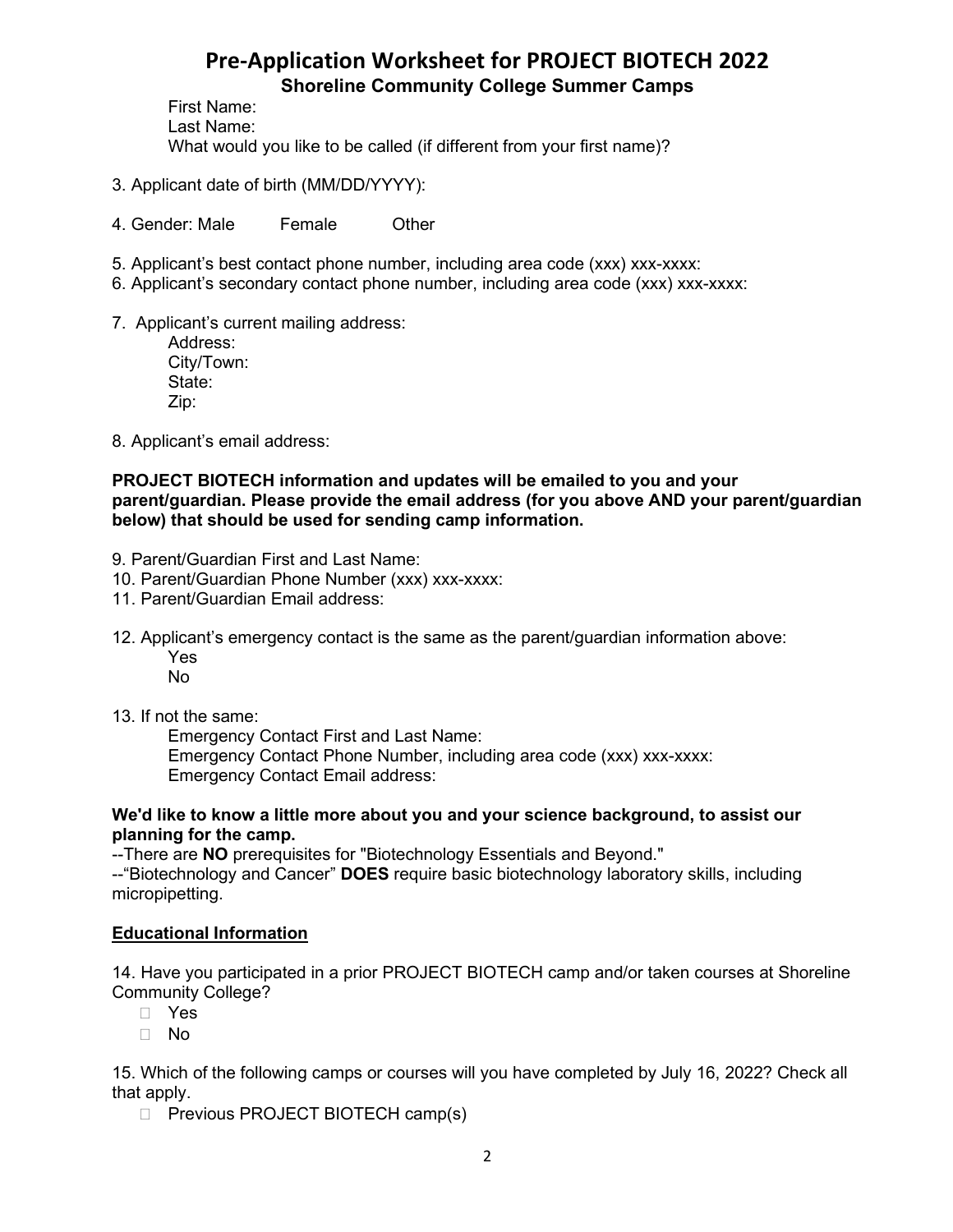- $\Box$  Life science course in middle school
- □ General/introductory biology/biotech class in high school (Please provide teacher's name below)
- 16. General/introductory high school biology/biotech teacher's name:
- 17. Teacher's email address:
- 18. What is the name of your current school?
- 19. What school will you be attending in Fall 2022?
- 20. What school district will you be attending in Fall 2022?

21. What grade are you entering next school year (Fall 2022)?

- $\Box$  9<sup>th</sup>
- $\Box$  10<sup>th</sup>
- $\Box$  11<sup>th</sup>
- $\Box$  12<sup>th</sup>
- $\Box$  I will have graduated from high school

22. What science classes have you taken in high school, if any, that would prepare you for PROJECT BIOTECH?

23. Why are you interested in attending PROJECT BIOTECH?

24. Are you planning to attend camp with a friend that you want to work with? If so, what is his or her name?

25. If accepted into camp, will you be driving and therefore needing a permit for parking at Shoreline Community College? **NOTE**: Parking is free on Fridays during Summer Quarter.

- Yes
- No

26. How did you hear about PROJECT BIOTECH?

- **My teacher**
- □ Flyer at School
- D Friend
- D Online search
- A PROJECT BIOTECH Alumnus
- □ I'm a PROJECT BIOTECH Alumnus
- □ Other: Please specify:

#### **Special Accommodations**

27. Will you be needing any special accommodations? If so, please explain any areas of difficulty or need (e.g., vision, hearing, mobility, allergies, etc.).

#### **Payment and Scholarship Information**

**Payment for PROJECT BIOTECH camps is due within two weeks of the date on the camp acceptance email.**